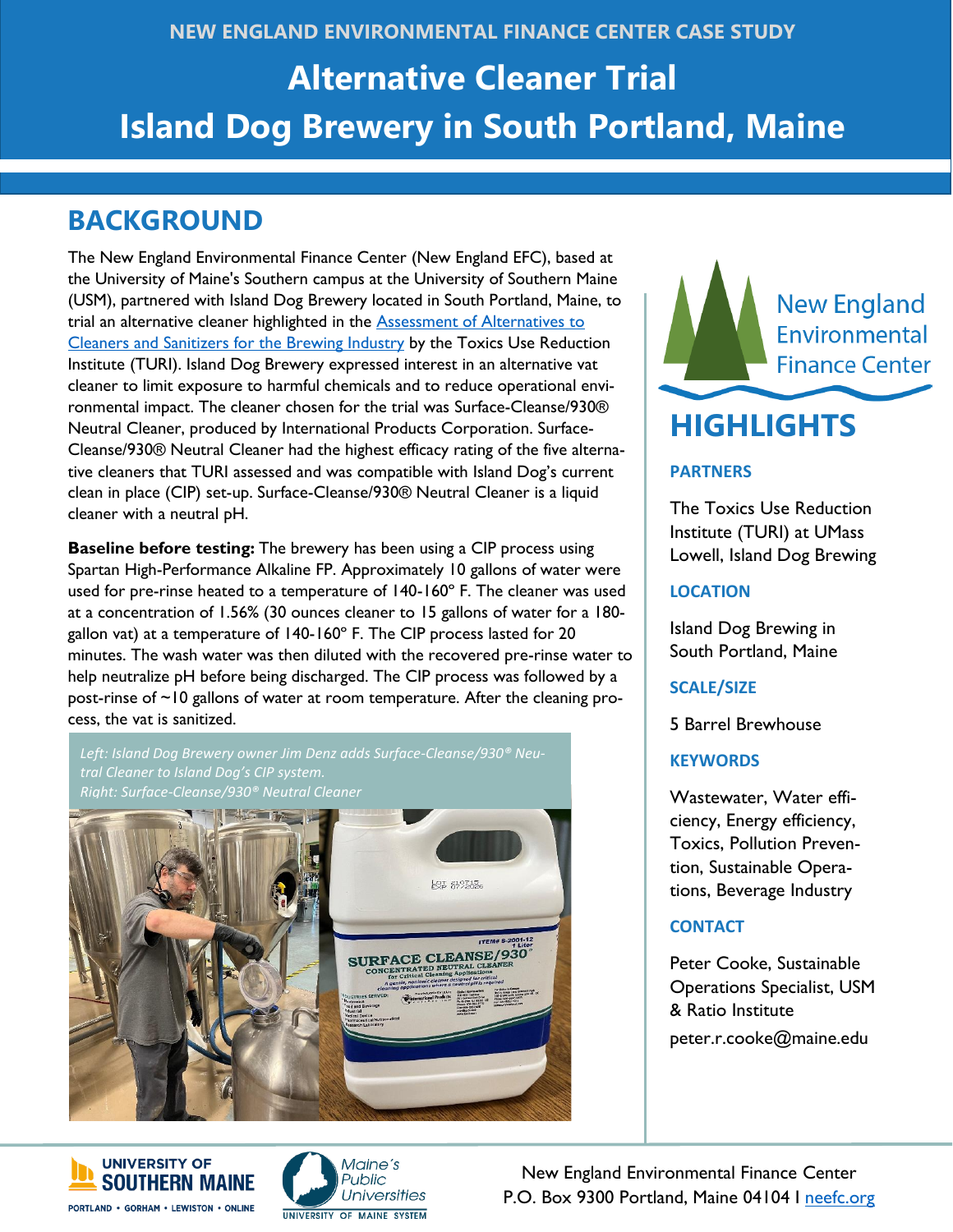## **APPROACH**

Island Dog and New England EFC trialed Surface-Cleanse/930® Neutral Cleaner in one of the brewery vats using a process of pre-rinse, CIP, and post-rinse at two different cleaner dilutions (trial 1 and trial 2). The cleaner was diluted using 15 gallons of water. Pre-rinse and cleaner dilution water was heated to 110 °F. The CIP process lasted 30 minutes. The post-CIP cleaner was not diluted or treated prior to discharge considering its neutral pH. The recovered prerinse water was instead used for the post-rinse.

**Trial 1:** Trial 1 took place in a vat that had previously brewed a fruit beer. The cleaner dilution was approximately 1.75% or 1 liter of cleaner to 15 gallons of water.

**Trial 2:** Trial 2 took place in a vat that had previously brewed an India Pale Ale. The cleaner concentration was approximately 2.29% or 1.3 liters of cleaner to 15 gallons of water.

| <b>Composition of Cleaning Product</b> |  |  |  |
|----------------------------------------|--|--|--|
| Weight (%)                             |  |  |  |
| Spartan High-Performance Alkaline FP   |  |  |  |
| $15-40$                                |  |  |  |
| $0.1 - 1$                              |  |  |  |
| $0.1 - 1$                              |  |  |  |
| Surface-Cleanse/930® Neutral Cleaner   |  |  |  |
| $10-25$                                |  |  |  |
| $10-25$                                |  |  |  |
| $0-0.1$                                |  |  |  |
|                                        |  |  |  |

| P2OASys<br>Category                      | Spartan High-<br>Performance<br><b>Alkaline FP</b> | Surface-<br>Cleanse/930 <sup>®</sup><br><b>Neutral</b><br>Cleaner |             |
|------------------------------------------|----------------------------------------------------|-------------------------------------------------------------------|-------------|
| <b>Acute Human</b>                       |                                                    |                                                                   | <b>KEY:</b> |
| <b>Effects</b>                           | <b>VH</b>                                          | M                                                                 |             |
| Chronic Human<br><b>Effects</b>          | H                                                  | L                                                                 | L           |
| <b>Ecological Hazards</b>                | н                                                  | L                                                                 | Low         |
| <b>Environmental Fate</b><br>& Transport | н                                                  | M                                                                 | $M$         |
| Atmospheric<br>Hazard                    | н                                                  | L                                                                 | Medium      |
| <b>Physical Properties</b>               | <b>VH</b>                                          | M                                                                 | н           |
| Process Factors                          | н                                                  | M                                                                 | High        |
| Life Cycle Factors                       | H                                                  | L                                                                 | VH          |
| <b>Product Rating</b>                    | H                                                  | L                                                                 | Very High   |

*Table 2: Data/table from TURI compiled from the TURI P2OASys tool indicating hazard concern ratings. The P2OASys tool generates a score for the various traditional and alternative cleaners and sanitizers based on a set of databases and the professional judgment of the TURI lab staff.*

# *tional and alternative cleaners.* **ENVIRONMENTAL AND HEALTH IM-PACTS**

**Physical Properties/Composition:** Island Dog Brewery's traditional cleaner, Spartan High-Performance Alkaline FP, is caustic. The active ingredient with the highest concentration by weight (not including water) is sodium hydroxide (15-40%) more commonly known as caustic soda or lye (Table 1). Spartan High-Performance Alkaline FP's caustic and corrosive properties lead to a TURI rating of very high for physical properties (Table 2).

Surface-Cleanse/930® Neutral Cleaner's primary active ingredient by weight is ethyoxylated undecanol, a nonionic surfactant (Table 1) which is physically gentle on most surfaces.

**Human Health Effects:** As seen in Table 2, TURI's assessment of Spartan High-Performance Alkaline FP rated very high on acute human health effects and high on chronic human health effects considering the potential for respiratory irritation, oral irritation, irreversible skin burns, eye damage, respiratory sensitivity, and/or asthma symptoms. Surface-Cleanse/930® Neutral Cleaner received ratings of medium and low on acute human health effects and chronic human health effects respectively (Table 2).